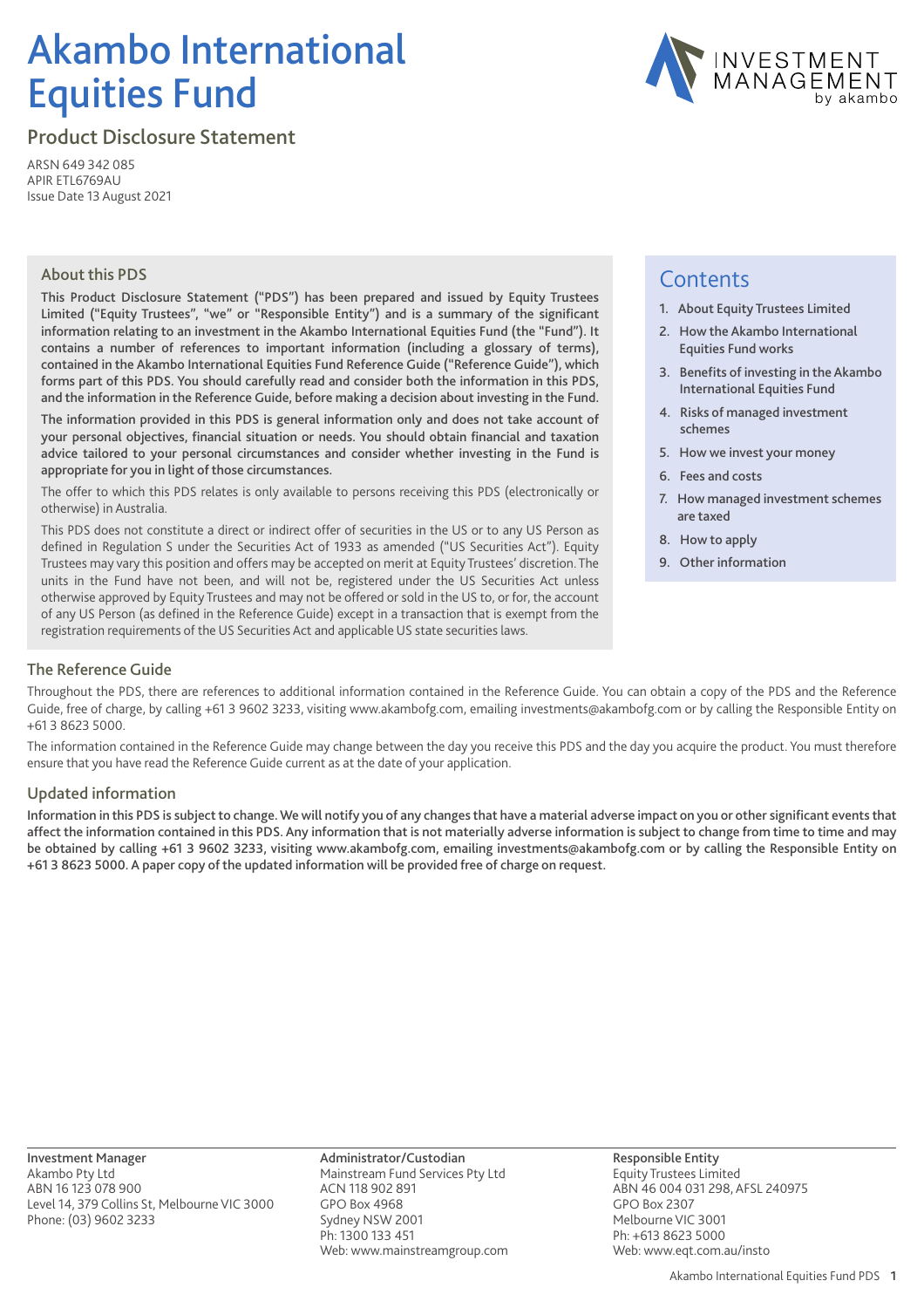## 1. About Equity Trustees Limited

#### The Responsible Entity

#### Equity Trustees Limited

Equity Trustees Limited ABN 46 004 031 298 AFSL 240975, a subsidiary of EQT Holdings Limited ABN 22 607 797 615, which is a public company listed on the Australian Securities Exchange (ASX: EQT), is the Fund's responsible entity and issuer of this PDS. Established as a trustee and executorial service provider by a special Act of the Victorian Parliament in 1888, today Equity Trustees is a dynamic financial services institution which continues to grow the breadth and quality of products and services on offer.

Equity Trustees' responsibilities and obligations as the Fund's responsible entity are governed by the Fund's constitution ("Constitution"), the Corporations Act and general trust law. Equity Trustees has appointed Akambo Pty Ltd as the investment manager of the Fund. Equity Trustees has appointed a custodian to hold the assets of the Fund. The custodian has no supervisory role in relation to the operation of the Fund and is not responsible for protecting your interests.

#### The Investment Manager

#### Akambo Pty Ltd

Akambo Pty Ltd (referred throughout this PDS as the "Investment Manager" or "Akambo") is an investment management and wealth advisory business, which manages over \$1 billion for retail, wholesale, and not-for-profit entities. Founded in 2007, Akambo is owned and operated by highly regarded industry specialists, with a consistent track record of delivering strong risk-adjusted returns across a range of domestic and international asset classes. Foremost in the philosophy of Akambo is the protection of capital and the management of risk, which is driven by a strong focus on robust investment management processes and systems.

## 2. How the Akambo International Equities Fund works

The Fund is a registered managed investment scheme governed by the Constitution. The Fund comprises assets which are acquired in accordance with the Fund's investment strategy. Direct investors receive units in the Fund when they invest. In general, each unit represents an equal interest in the assets of the Fund subject to liabilities; however, it does not give investors an interest in any particular asset of the Fund.

If you invest in the Fund through an IDPS (as defined in the Reference Guide) you will not become an investor in the Fund. The operator or custodian of the IDPS will be the investor entered in the Fund's register and will be the only person who is able to exercise the rights and receive the benefits of a direct investor. Your investment in the Fund through the IDPS will be governed by the terms of your IDPS. Please direct any queries and requests relating to your investment to your IDPS Operator. Unless otherwise stated, the information in the PDS applies to direct investors.

#### Applying for units

You can acquire units by completing the Application Form that accompanies this PDS. The minimum initial investment amount for the Fund is \$20,000.

Completed Application Forms should be sent along with your identification documents (if applicable) to:

Mainstream Fund Services Pty Ltd Unit Registry GPO Box 4968 Sydney NSW 2001

Please note that cash and cheques cannot be accepted.

We reserve the right to accept or reject applications in whole or in part at our discretion. We have the discretion to delay processing applications where we believe this to be in the best interest of the Fund's investors.

The price at which units are acquired is determined in accordance with the Constitution ("Application Price"). The Application Price on a Business Day is, in general terms, equal to the Net Asset Value ("NAV") of the Fund, divided by the number of units on issue and adjusted for transaction costs ("Buy Spread"). At the date of this PDS, the Buy Spread is 0.25%.

The Application Price will vary as the market value of assets in the Fund rises or falls.

#### Making additional investments

You can make additional investments into the Fund at any time by sending us your additional investment amount together with a completed Application Form. The minimum additional investment into the Fund is \$5,000.

#### **Distributions**

An investor's share of any distributable income is calculated in accordance with the Constitution and is generally based on the number of units held by the investor at the end of the distribution period.

The Fund usually distributes income annually at the end of June, however, Equity Trustees may change the distribution frequency without notice. Distributions are calculated effective the last day of each distribution period and are normally paid to investors as soon as practicable after the distribution calculation date.

Investors in the Fund can indicate a preference to have their distribution:

- reinvested back into the Fund; or
- directly credited to their AUD Australian domiciled bank account.

Investors who do not indicate a preference will have their distributions automatically reinvested. Applications for reinvestment will be taken to be received immediately prior to the next Business Day after the relevant distribution period. There is no Buy Spread on distributions that are reinvested.

In some circumstances, the Constitution may allow for an investor's withdrawal proceeds to be taken to include a component of distributable income.

Indirect Investors should review their IDPS Guide for information on how and when they receive any income distribution.

#### Access to your money

Investors in the Fund can generally withdraw their investment by completing a written request to withdraw from the Fund and mailing it to:

Mainstream Fund Services Pty Ltd

Unit Registry GPO Box 4968

Sydney NSW 2001

Or sending it by fax to +61 (02) 8244 1916

Or sending it by email to InvestorServices@MainstreamGroup.com

The minimum withdrawal amount is \$5,000. Once we receive and accept your withdrawal request, we may act on your instruction without further enquiry if the instruction bears your account number or investor details and your (apparent) signature(s), or your authorised signatory's (apparent) signature(s).

Equity Trustees will generally allow an investor to access their investment within 7 days of acceptance of a withdrawal request by transferring the withdrawal proceeds to such investor's nominated bank account. However, Equity Trustees is allowed to reject withdrawal requests, and also to make payment up to 21 days after acceptance of a request (which may be extended in certain circumstances) as outlined in the Constitution and Reference Guide.

We reserve the right to accept or reject withdrawal requests in whole or in part at our discretion.

The price at which units are withdrawn is determined in accordance with the Constitution ("Withdrawal Price"). The Withdrawal Price on a Business Day is, in general terms, equal to the NAV of the Fund, divided by the number of units on issue and adjusted for transaction costs ("Sell Spread"). At the date of this PDS, the Sell Spread is 0.25%.

The Withdrawal Price will vary as the market value of assets in the Fund rises or falls.

Equity Trustees reserves the right to fully redeem your investment if your investment balance in the Fund falls below \$20,000 as a result of processing your withdrawal request. In certain circumstances, for example, when there is a freeze on withdrawals, where accepting a withdrawal is not in the best interests of investors in the Fund including due to one or more circumstances outside its control or where the Fund is not liquid (as defined in the Corporations Act), Equity Trustees can deny or suspend a withdrawal request and you may not be able to withdraw your funds in the usual processing times or at all. When the Fund is not liquid, an investor can only withdraw when Equity Trustees makes a withdrawal offer to investors in accordance with the Corporations Act. Equity Trustees is not obliged to make such offers.

If you are an Indirect Investor, you need to provide your withdrawal request directly to your IDPS Operator. The time to process a withdrawal request will depend on the particular IDPS Operator and the terms of the IDPS.

#### Unit pricing discretions policy

Equity Trustees has developed a formal written policy in relation to the guidelines and relevant factors taken into account when exercising any discretion in calculating unit prices (including determining the value of the assets and liabilities). A copy of the policy and, where applicable and to the extent required, any other relevant documents in relation to the policy will be made available free of charge on request.

#### Additional information

If and when the Fund has 100 or more direct investors, it will be classified by the Corporations Act as a 'disclosing entity'. As a disclosing entity, the Fund will be subject to regular reporting and disclosure obligations. Investors would then have a right to obtain a copy, free of charge, of any of the following documents:

• the most recent annual financial report lodged with ASIC ("Annual Report");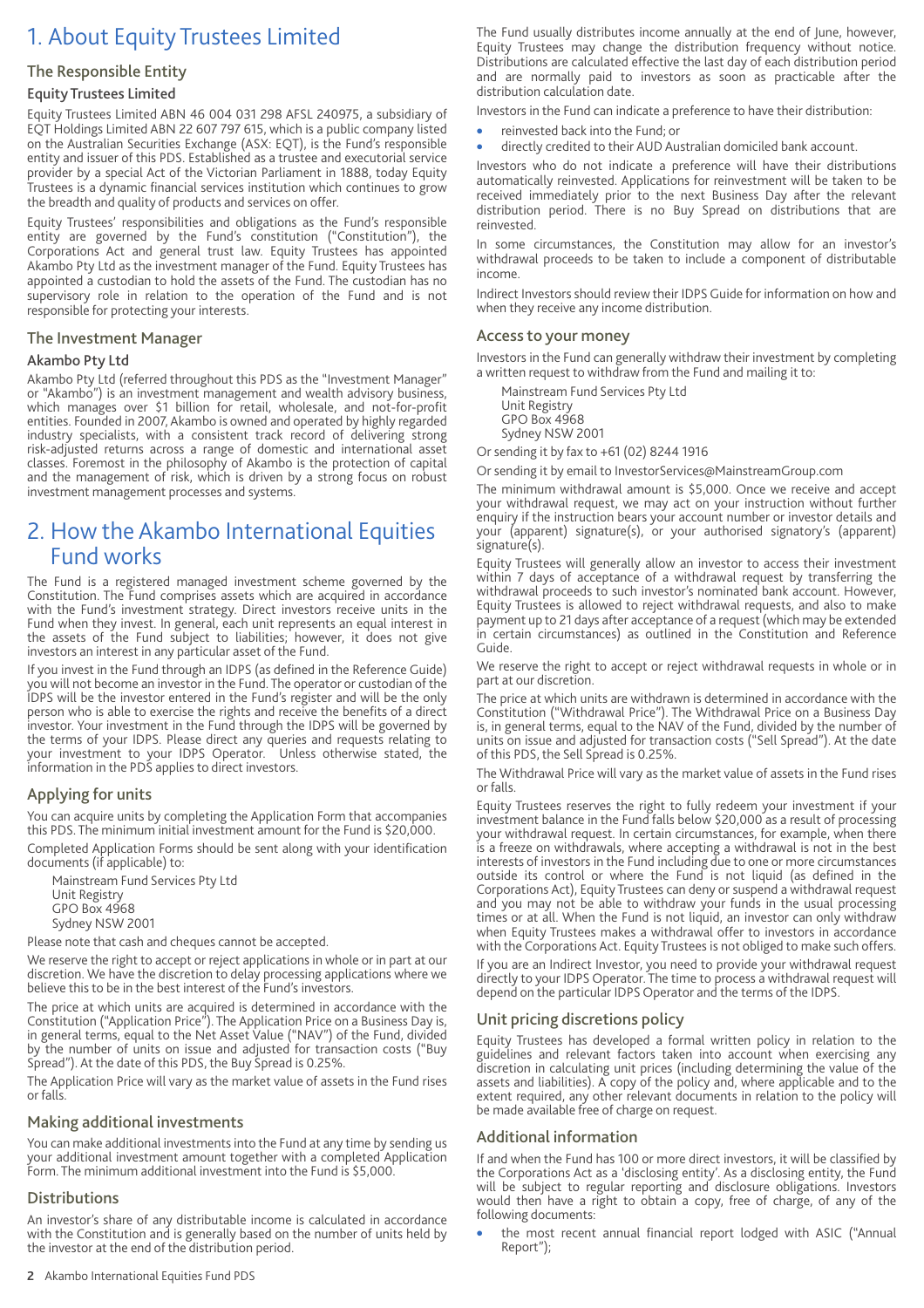- any subsequent half yearly financial report lodged with ASIC after the lodgement of the Annual Report; and
- any continuous disclosure notices lodged with ASIC after the Annual Report but before the date of this PDS.

Equity Trustees will comply with any continuous disclosure obligation by lodging documents with ASIC as and when required.

Copies of these documents lodged with ASIC in relation to the Fund may be obtained from ASIC through ASIC's website.

#### Further reading

You should read the important information in the Reference Guide about:

- Application cut-off times;
- Application terms;
- Authorised signatories;
- Reports;
- Withdrawal cut-off times;
- Withdrawal terms; and
- Withdrawal restrictions,

under the "Investing in the Akambo International Equities Fund", "Managing your investment" and "Withdrawing your investment" sections before making a decision. Go to the Reference Guide which is available at www.eqt.com.au/insto. The material relating to these matters may change between the time when you read this PDS and the day when you acquire the product.

## 3. Benefits of investing in the Akambo International Equities Fund

#### Significant features

- An international equities portfolio using the MSCI All Country World Index (Net in AUD) as its benchmark.
- A high conviction portfolio with a maximum 30 securities.
- "Style agnostic", with the portfolio consisting of both "growth" and "value" investments.
- A focus on large capitalisation global companies with strong brand awareness.
- A "long only" strategy with an active cash weighting in order to manage risk.

#### Significant benefits

- A concentrated, large capitalisation global equities exposure through the one fund.
- A proven strategy with 9 years of outperformance history.
- A highly regarded investment management team with extensive experience, demonstrating robust investment and risk management processes and approach.

### 4. Risks of managed investment schemes

All investments carry risks. Different investment strategies may carry different levels of risk, depending on the assets acquired under the strategy. Assets with the highest long-term returns may also carry the highest level of short-term risk. The significant risks below should be considered in light of your risk profile when deciding whether to invest in the Fund. Your risk profile will vary depending on a range of factors, including your age, the investment time frame (how long you wish to invest for), your other investments or assets and your risk tolerance.

The Responsible Entity and the Investment Manager do not guarantee the liquidity of the Fund's investments, repayment of capital or any rate of return or the Fund's investment performance. The value of the Fund's investments will vary. Returns are not guaranteed and you may lose money by investing in the Fund.The level of returns will vary and future returns may differ from past returns. Laws affecting managed investment schemes may change in the future. The structure and administration of the Fund is also subject to change.

In addition, we do not offer advice that takes into account your personal financial situation, including advice about whether the Fund is suitable for your circumstances. If you require personal financial or taxation advice, you should contact a licensed financial adviser and/or taxation adviser.

#### Market Risk

Investment returns are influenced by broad market factors. These factors may include changes in economic, social, technological or political, fiscal and monetary conditions, as well as general sentiment. Such causes would include change of governments and/or regulators and their policies, civil unrest, wars, terrorism, pandemics and natural, nuclear and environmental disasters. The potential impacts of such events can be highly unpredictable and usually create periods of heightened volatility in markets in which case the value of the securities held by, and the NAV of the Fund will likely decline in value.

#### Equity risk

Individual investments made by the Fund will fluctuate in value, meaning that the price may go up or down. A company's share price will fluctuate due to a number of reasons including changes in equity market conditions or its financial, management or operating circumstances, and may also face broader influences such as political and industry changes.

#### Country and political risk

The Fund will hold shares in companies and other equity investments that are domiciled in countries outside of Australia. The economic, technological, political, legal and market conditions in these other countries may affect the operations of these companies which may have an impact upon the value of these companies share prices.

#### Individual investment risk

There may be instances where an investment in the Fund will fall in price because of company specific factors. The value of investments can vary because of changes to management, products, investor confidence, internal operations or the company's business environment including those of their competitors and /or peers.

#### Concentration risk

The Fund's maximum portfolio holdings of 30 securities represents a relatively high investment concentration. The lower the number of investments, the higher the concentration and, in turn, the higher the potential volatility. A more diverse investment portfolio will have lower risk than a concentrated portfolio.

#### Foreign exchange risk

The Fund will invest in companies listed on global stock exchanges which will therefore give rise to foreign currency exposure. This means the value of foreign investments will vary as exchange rates change. Fluctuations in foreign currency can have both a positive and negative impact on the investments of the Fund. These changes may be significant. Generally, the Fund does not seek to actively hedge its foreign exchange exposures.

#### Pandemic and other unforeseen event risk

Health crises, such as pandemic and epidemic diseases, as well as other catastrophes that interrupt the expected course of events, such as natural disasters, war or civil disturbance, acts of terrorism, power outages and other unforeseeable and external events, and the public response to or fear of such diseases or events, have and may in the future have an adverse effect on the economies and financial markets either in specific countries or worldwide and consequently on the value of the Fund's investments. Further, under such circumstances the operations, including functions such as trading and valuation, of the Investment Manager and other service providers could be reduced, delayed, suspended or otherwise disrupted.

## 5. How we invest your money

Warning: When choosing to invest in the Fund or an option of the Fund, you should consider the likely investment returns, the risks of investing and your investment time frame.

#### Investment objective

To outperform the MSCI All Country World Index (Net in AUD) over a rolling three-year period.

#### Benchmark

MSCI All Country World Index (Net in AUD)

#### Minimum suggested time frame

5 years +

#### Risk level

Medium

#### Investor suitability

The Fund is suitable for medium to long term retail, wholesale and not-for-profit investors seeking exposure to a high conviction portfolio of large capitalisation international equity investments that would complement existing investments across other asset classes.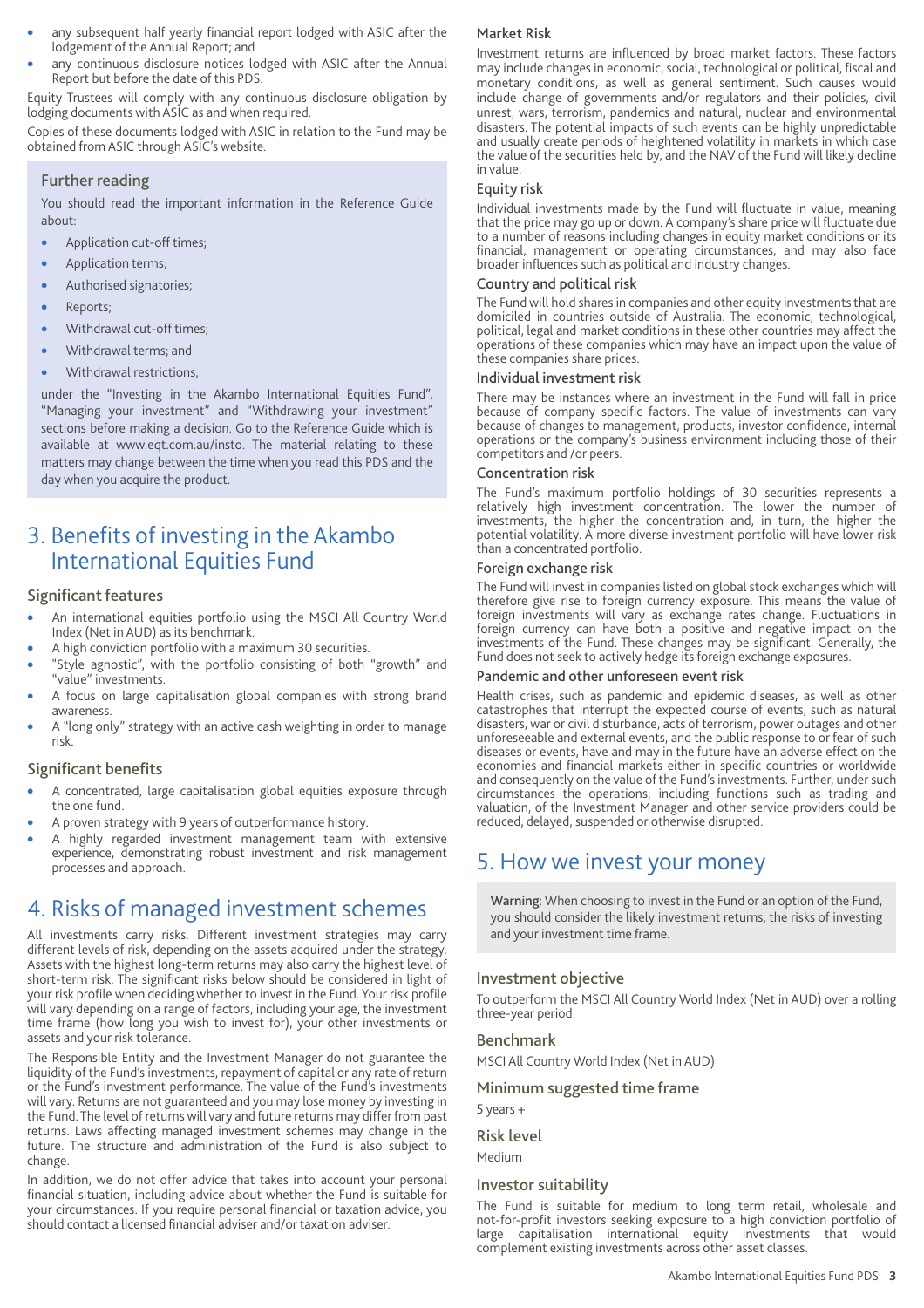#### Investment style and approach

The Fund has a multi-style approach, with investment rationale at times driven by value, growth, momentum, income generation and event driven opportunities. Overarching this is a focus on quality – most of the Fund's investments are large capitalisation and tend to have strong brand awareness with the Fund's investor base. The investment philosophy embraces a long-term approach, though this does not preclude the Fund from taking shorter term opportunistic positions.

#### Asset allocation

International equities represent 70%-99% of the Fund, primarily via direct international shares. The Fund may also obtain its desired international equities exposure via International and Australian listed Exchange Traded or unlisted Managed Funds. The Fund will hold 1-30% in cash or cash equivalents.

#### Changing the investment strategy

The investment strategy and asset allocation parameters may be changed. If a change is to be made, investors in the Fund will be notified in accordance with the Corporations Act.

#### Labour, environmental, social and ethical considerations

The Manager recognises the subjectiveness of the degrees of ESG adherence but maintains a strong sense of responsibility around ESG as a core security selection component. The Manager is guided by the rating systems of external recognized specialists in assessing ESG impacts and monitor changes in company ESG scores. The Manager monitors changes in a company's ESG rating over time, as well as relative to its peers, and expect that any company we invest in would demonstrate an improving ESG profile over time.

#### Fund performance

Up to date information on the performance of the Fund can be obtained from www.akambofg.com or by emailing investments@akambofg.com. A free of charge paper copy of the information will also be available on request.

## 6. Fees and costs

#### DID YOU KNOW?

Small differences in both investment performance and fees and costs can have a substantial impact on your long-term returns.

For example, total annual fees and costs of 2% of your investment balance rather than 1% could reduce your final return by up to 20% over a 30-year period (for example, reduce it from \$100,000 to \$80,000).

You should consider whether features such as superior investment performance or the provision of better member services justify higher fees and costs.

You may be able to negotiate to pay lower fees. Ask the fund or your financial adviser.

#### TO FIND OUT MORE

If you would like to find out more, or see the impact of the fees based on your own circumstances, the Australian Securities and Investments Commission (ASIC) Moneysmart website (www.moneysmart.gov.au) has a managed funds fee calculator to help you check out different fee options.

The information in the following Fees and Costs Summary can be used to compare costs between different simple managed investment schemes. Fees and costs can be paid directly from an investor's account or deducted from investment returns. For information on tax please see Section 7 of this PDS.

#### Fees and Costs Summary

Akambo International Equities Fund Type of fee or cost Amount How and when paid Ongoing annual fees and costs<sup>1</sup>

| Akambo International Equities Fund                                                                                                     |                                         |                                                                                                                                                                                                                                                                                                                                                                                                                           |
|----------------------------------------------------------------------------------------------------------------------------------------|-----------------------------------------|---------------------------------------------------------------------------------------------------------------------------------------------------------------------------------------------------------------------------------------------------------------------------------------------------------------------------------------------------------------------------------------------------------------------------|
| Type of fee or cost                                                                                                                    | Amount                                  | How and when paid                                                                                                                                                                                                                                                                                                                                                                                                         |
| Management fees<br>and costs<br>The fees and costs<br>for managing your<br>investment <sup>2</sup>                                     | 0.52% of the NAV of<br>the Fund $3$     | The management fees<br>component of<br>management fees and<br>costs are accrued daily<br>and paid from the Fund<br>monthly in arrears and<br>reflected in the unit price.<br>Otherwise, the fees and<br>costs are variable and<br>deducted and reflected in<br>the unit price of the Fund<br>as they are incurred.                                                                                                        |
| Performance fees<br>Amounts deducted<br>from your<br>investment in<br>relation to the<br>performance of the<br>product                 | 0.28% of the NAV of<br>the Fund $4$     | Performance fees at the<br>Fund level are calculated<br>daily and paid annually in<br>arrears from the Fund and<br>reflected in the unit price.<br>Performance fees at the<br>interposed vehicle level<br>are reflected in the value<br>of the Fund's investment<br>in the relevant interposed<br>vehicle, and therefore<br>reflected in the unit price.                                                                  |
| Transaction costs<br>The costs incurred by<br>the scheme when<br>buying or selling<br>assets                                           | 0.00% of the NAV of<br>the Fund $3$     | Transaction costs are<br>variable and deducted<br>from the Fund as they are<br>incurred and reflected in<br>the unit price. They are<br>disclosed net of amounts<br>recovered by the buy-sell<br>spread.<br>Any transaction costs at<br>the interposed vehicle<br>level are reflected in the<br>value of the Fund's<br>investment in the relevant<br>interposed vehicle, and<br>therefore reflected in the<br>unit price. |
|                                                                                                                                        |                                         | Member activity related fees and costs (fees for services or when your                                                                                                                                                                                                                                                                                                                                                    |
| money moves in or out of the scheme)<br>Establishment fee<br>The fee to open your<br>investment                                        | Not applicable                          | Not applicable                                                                                                                                                                                                                                                                                                                                                                                                            |
| Contribution fee<br>The fee on each<br>amount contributed<br>to your investment                                                        | Not applicable                          | Not applicable                                                                                                                                                                                                                                                                                                                                                                                                            |
| Buy-sell spread<br>An amount deducted<br>from your<br>investment<br>representing costs<br>incurred in<br>transactions by the<br>scheme | 0.25% upon entry<br>and 0.25% upon exit | These costs are an<br>additional cost to the<br>investor but are<br>incorporated into the unit<br>price and arise when<br>investing application<br>monies and funding<br>withdrawals from the<br>Fund and are not<br>separately charged to the<br>investor. The Buy Spread is<br>paid into the Fund as part<br>of an application and the<br>Sell Spread is left in the<br>Fund as part of a<br>redemption.                |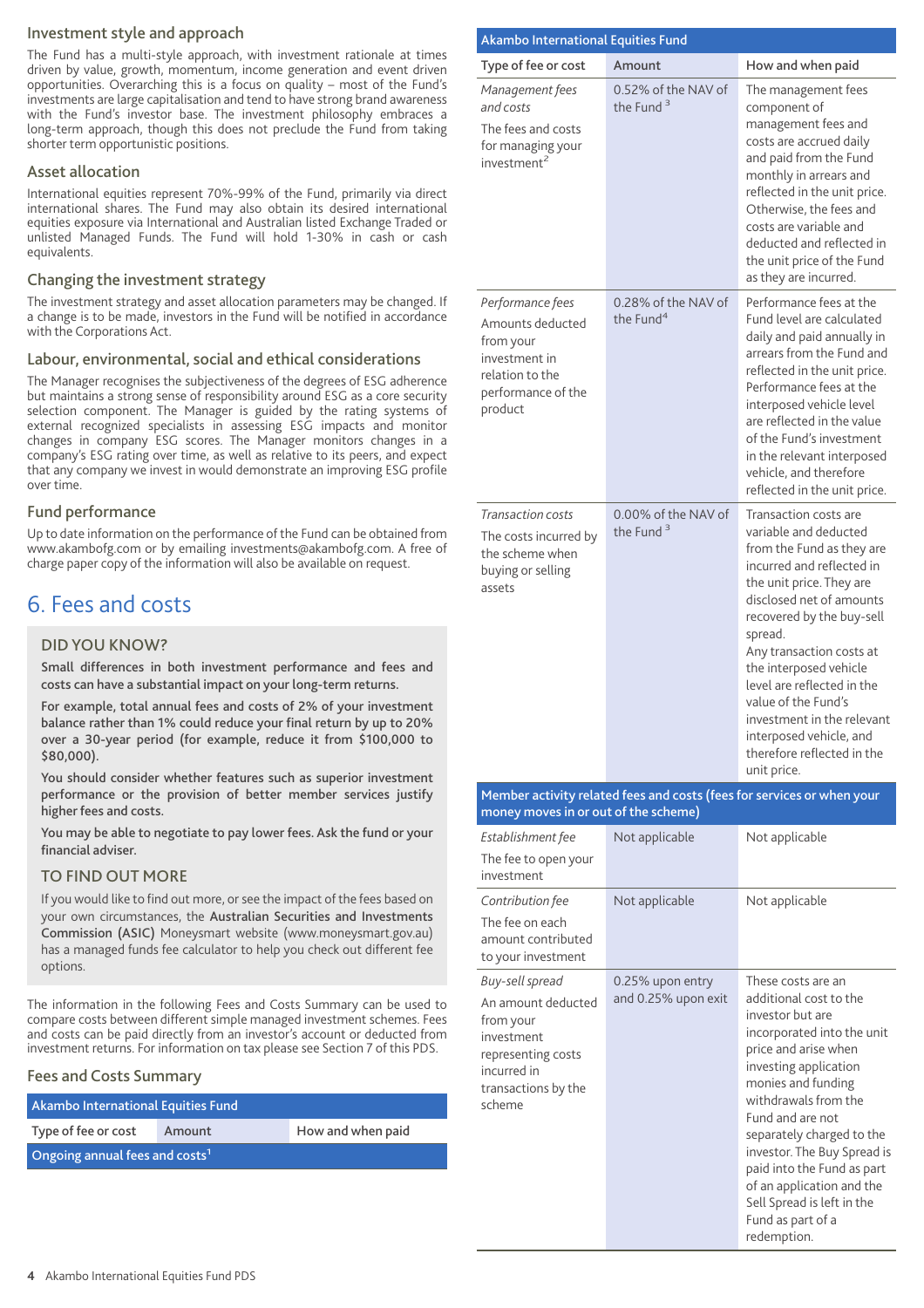| <b>Akambo International Equities Fund</b>                                      |                |                   |  |  |
|--------------------------------------------------------------------------------|----------------|-------------------|--|--|
| Type of fee or cost                                                            | Amount         | How and when paid |  |  |
| Withdrawal fee<br>The fee on each<br>amount you take out<br>of your investment | Not applicable | Not applicable    |  |  |
| Exit fee<br>The fee to close your<br>investment                                | Not applicable | Not applicable    |  |  |
| Switching fee<br>The fee for changing<br>investment options                    | Not applicable | Not applicable    |  |  |

<sup>1</sup> All fees quoted above are inclusive of Goods and Services Tax (GST) and net of any Reduced InputTax Credits (RITC). See below for more details as to how the relevant fees and costs are calculated.

 $2$  The management fee component of management fees and costs can be negotiated. See "Differential fees" in the "Additional Explanation of Fees and Costs" below.

<sup>3</sup> The indirect costs component of management fees and costs and transaction costs incorporates estimated amounts with reference to the relevant costs incurred during the current financial year to date, adjusted to reflect a 12 month period. Please see "Additional Explanation of Fees and Costs" below.

<sup>4</sup> This represents the performance fee of the Fund which is payable as an expense of the Fund to the Investment Manager. The performance fee is calculated by reference to a reasonable estimate of the performance fee for the current financial year, adjusted to reflect a 12-month period. See "Performance fees" below for more information.

#### Additional Explanation of Fees and Costs

#### Management fees and costs

The management fees and costs include amounts payable for administering and operating the Fund, investing the assets of the Fund, expenses and reimbursements in relation to the Fund and indirect costs if applicable.

Management fees and costs do not include performance fees or transaction costs, which are disclosed separately.

The management fees component of management fees and costs of 0.40% p.a. of the NAV of the Fund is payable to the Responsible Entity of the Fund for managing the assets and overseeing the operations of the Fund. The management fees component is accrued daily and paid from the Fund monthly in arrears and reflected in the unit price. As at the date of this PDS, the management fees component covers certain ordinary expenses such as Responsible Entity fees, investment management fees, custodian fees, and administration and audit fees.

The indirect costs and other expenses component of 0.12% p.a. of the NAV of the Fund may include other ordinary expenses of operating the Fund, as well as management fees and costs (if any) arising from interposed vehicles in or through which the Fund invests. The indirect costs and other expenses component are variable and reflected in the unit price of the Fund as the relevant fees and costs are incurred. They are borne by investors, but they are not paid to the Responsible Entity or Investment Manager. The indirect costs and other expenses component incorporate estimated amounts with reference to the relevant costs incurred during the current financial year to date, adjusted to reflect a 12-month period.

In relation to the costs that have been estimated, they have been estimated based on the actual costs of the interposed vehicles in which the Fund will invest and the estimated Fund investment.

Actual indirect costs for the current and future years may differ. If in future there is an increase to indirect costs disclosed in this PDS, updates will be provided on Equity Trustees' website at www.eqt.com.au/insto where they are not otherwise required to be disclosed to investors under law.

#### Performance fees

Performance fees include amounts that are calculated by reference to the performance of the Fund, as well as the performance of interposed vehicles through which the Fund invests. The performance fees for the Fund are 0.28% of the NAV of the Fund. The performance fee figure that is disclosed in the Fees and Costs Summary is calculated by reference to a reasonable estimate of the performance fee for the current financial year, adjusted to reflect a 12-month period.

In respect of an interposed vehicle that was not in operation for the previous five financial years, the performance fee average is calculated by reference to the number of financial years in which the interposed vehicle was operated.

In relation to the performance fees that have been estimated, they have been estimated on the basis of back testing of the investment strategy and the estimated Fund investment.

Performance fees for the Fund are payable to the Investment Manager where the investment performance of the Fund based on NAV exceeds the higher of the Index Relative Hurdle as measured by the return of the MSCI All Country World Index (Net in AUD) and the Absolute Return Hurdle as measured by the yield of a 10-year Australian Government Bond subject to a High Water Mark. The performance fee is 10% of this outperformance and is accrued daily in the unit price and paid annually.

Please note that the performance fees disclosed in the Fees and Costs Summary is not a forecast as the actual performance fee for the current and future financial years may differ. The Responsible Entity cannot guarantee that performance fees will remain at their previous level or that the performance of the Fund will outperform the Benchmark.

It is not possible to estimate the actual performance fee payable in any given period, as we cannot forecast what the performance of the Fund will be. Information on current performance fees will be updated from time to time and available atwww.eqt.com.au/insto.

#### Transaction costs

In managing the assets of the Fund, the Fund may incur transaction costs such as brokerage, buy-sell spreads in respect of the underlying investments of the Fund, settlement costs, clearing costs and applicable stamp duty when assets are bought and sold. Transaction costs also include costs incurred by interposed vehicles in which the Fund invests (if any), that would have been transaction costs if they had been incurred by the Fund itself. Transaction costs are an additional cost to the investor where they are not recovered by the Buy/Sell Spread, and are generally incurred when the assets of the Fund are changed in connection with day-to-day trading or when there are applications or withdrawals which cause net cash flows into or out of the Fund.

The Buy/Sell Spread that is disclosed in the Fees and Costs Summary is a reasonable estimate of transaction costs that the Fund will incur when buying or selling assets of the Fund. These costs are an additional cost to the investor but are incorporated into the unit price and arise when investing application monies and funding withdrawals from the Fund and are not separately charged to the investor. The Buy Spread is paid into the Fund as part of an application and the Sell Spread is left in the Fund as part of a redemption and not paid to Equity Trustees or the Investment Manager. The estimated Buy/Sell Spread is 0.25% upon entry and 0.25% upon exit. The dollar value of these costs based on an application or a withdrawal of \$20,000 is \$50 for each individual transaction. The Buy/Sell Spread can be altered by the Responsible Entity at any time and www.eqt.com.au/insto will be updated as soon as practicable to reflect any change. The Responsible Entity may also waive the Buy/Sell Spread in part or in full at its discretion. The transaction costs figure in the Fees and Costs Summary is shown net of any amount recovered by the Buy/Sell Spread charged by the Responsible Entity.

Transaction costs generally arise through the day-to-day trading of the Fund's assets and are reflected in the Fund's unit price as an additional cost to the investor, as and when they are incurred.

The gross transaction costs for the Fund are 0.22% p.a. of the NAV of the Fund, which incorporates estimated amounts with reference to the relevant costs incurred during the current financial year to date, adjusted to reflect a 12-month period.

In relation to the costs that have been estimated, they have been estimated on the basis of quotes obtained from vendors.

However, actual transaction costs for future years may differ.

#### Can the fees change?

Yes, all fees can change without investor consent, subject to the maximum fee amounts specified in the Constitution. The current maximum management fee to which Equity Trustees is entitled is 2.00% of the GAV of the Fund. However, Equity Trustees does not intend to charge that amount and will generally provide investors with at least 30 days' notice of any proposed increase to the management fees component of management fees and costs. In most circumstances, the Constitution defines the maximum level that can be charged for fees described in this PDS. Equity Trustees also has the right to recover all reasonable expenses incurred in relation to the proper performance of its duties in managing the Fund and as such these expenses may increase or decrease accordingly, without notice.

#### Payments to IDPS Operators

Subject to the law, annual payments may be made to some IDPS Operators because they offer the Fund on their investment menus. Product access is paid by the Investment Manager out of its investment management fee and is not an additional cost to the investor.

#### Differential fees

The Investment Manager may from time to time negotiate a different fee arrangement (by way of a rebate or waiver of fees) with certain investors who are Australian Wholesale Clients. Please contact the Investment Manager on +613 9602 3233 for further information.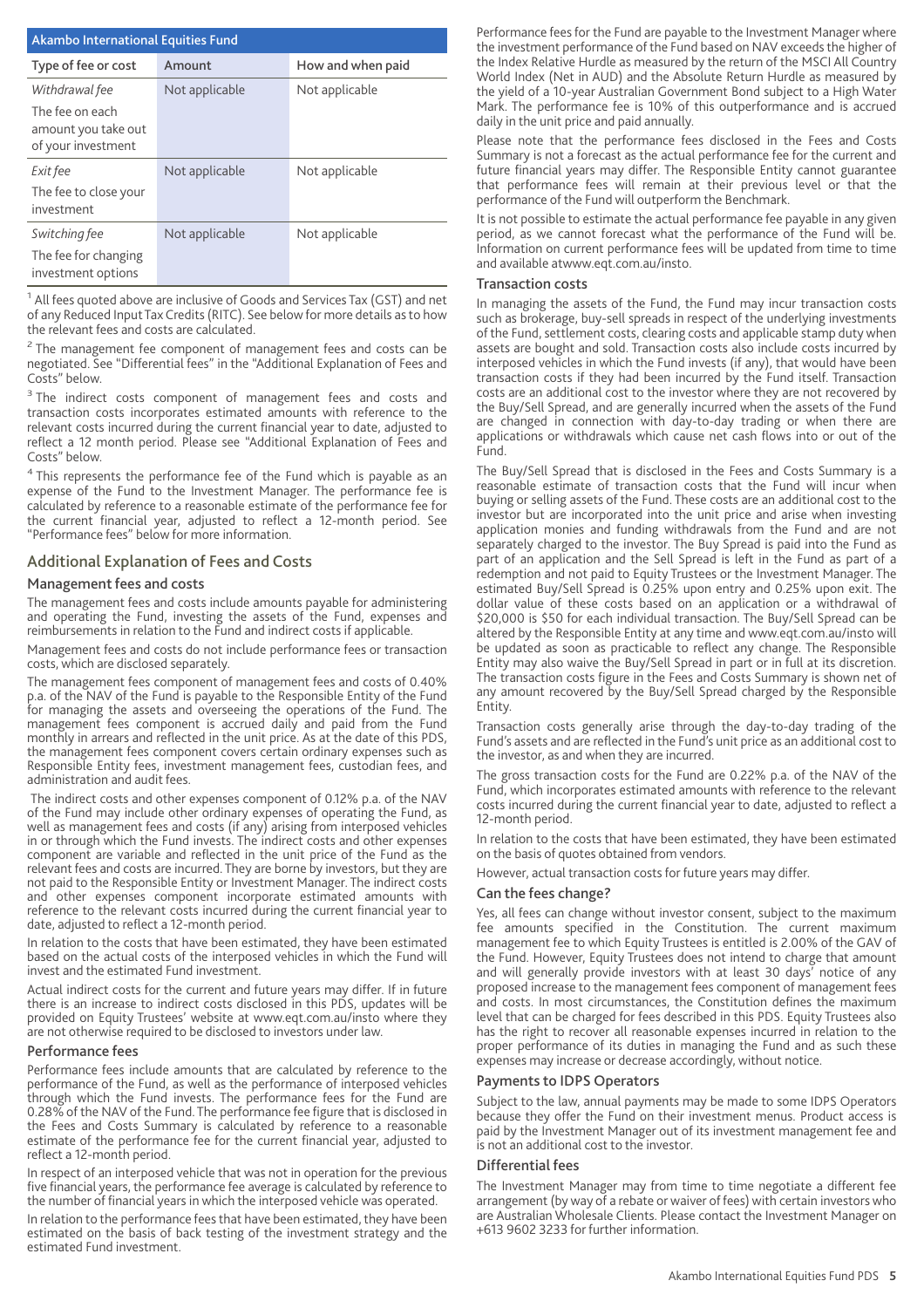#### Example of annual fees and costs for an investment option

This table gives an example of how the ongoing annual fees and costs in the investment option for this product can affect your investment over a 1-year period. You should use this table to compare this product with other products offered by managed investment schemes.

#### EXAMPLE – Akambo International Equities Fund

| BALANCE OF \$50,000 WITH A CONTRIBUTION OF \$5,000 DURING<br><b>THE YEAR</b> |               |                                                                                                                                                                                                                                                                                                     |  |
|------------------------------------------------------------------------------|---------------|-----------------------------------------------------------------------------------------------------------------------------------------------------------------------------------------------------------------------------------------------------------------------------------------------------|--|
| <b>Contribution Fees</b>                                                     | <b>Nil</b>    | For every additional \$5,000 you<br>put in, you will be charged \$0                                                                                                                                                                                                                                 |  |
| Plus<br>Management fees<br>and costs                                         | $0.52\%$ p.a. | And, for every \$50,000 you have<br>in the Akambo International<br>Equities Fund you will be charged<br>or have deducted from your<br>investment \$260 each year                                                                                                                                    |  |
| Plus<br>Performance fees                                                     | $0.28\%$ p.a. | And, you will be charged or have<br>deducted from your investment<br>\$140 in performance fees each<br>year                                                                                                                                                                                         |  |
| Plus<br><b>Transaction costs</b>                                             | $0.00\%$ p.a. | And, you will be charged or have<br>deducted from your investment<br>\$0 in transaction costs                                                                                                                                                                                                       |  |
| Equals<br>Cost of Akambo<br>International<br><b>Equities Fund</b>            |               | If you had an investment of<br>\$50,000 at the beginning of the<br>year and you put in an additional<br>\$5,000 during that year, you<br>would be charged fees and costs<br>of:<br>\$400*<br>What it costs you will<br>depend on the investment<br>option you choose and the fees<br>you negotiate. |  |

\* Additional fees may apply. Please note that this example does not capture all the fees and costs that may apply to you such as the Buy/Sell Spread.

This example assumes the \$5,000 contribution occurs at the end of the first year, therefore the fees and costs are calculated using the \$50,000 balance only.

Warning: If you have consulted a financial adviser, you may pay additional fees. You should refer to the Statement of Advice or Financial Services Guide provided by your financial adviser in which details of the fees are set out.

ASIC provides a fee calculator on www.moneysmart.gov.au, which you may use to calculate the effects of fees and costs on account balances. The performance fees stated in this table are based on a reasonable estimate of the performance fee for the current financial year, adjusted to reflect a 12-month period. The performance of the Fund for this financial year, and the performance fees, may be higher or lower or not payable in the future. It is not a forecast of the performance of the Fund or the amount of the performance fees in the future.

The indirect costs and other expenses component of management fees and costs and transaction costs may also be based on estimates. As a result, the total fees and costs that you are charged may differ from the figures shown in the table.

#### Further reading

You should read the important information in the Reference Guide about fees and costs under the "Fees and other costs" section before making a decision. Go to the Reference Guide which is available at www.eqt.com.au/insto. The material relating to these matters may change between the time when you read this PDS and the day when you acquire the product.

## 7. How managed investment schemes are taxed

Warning: Investing in a registered managed investment scheme (such as the Fund) is likely to have tax consequences. You are strongly advised to seek your own professional tax advice about the applicable Australian tax (including income tax, GST and duty) consequences and, if appropriate, foreign tax consequences which may apply to you based on your particular circumstances before investing in the Fund.

The Fund is an Australian resident for tax purposes and does not generally pay tax on behalf of its investors. Australian resident investors are assessed for tax on any income and capital gains generated by the Fund to which they become presently entitled or, where the Fund has made a choice to be an Attribution Managed Investment Trust ("AMIT") and the choice is effective for the income year, are attributed to them.

#### Further reading

You should read the important information in the Reference Guide about Taxation under the "Other important information" section before making a decision. Go to the Reference Guide which is available at www.eqt.com.au/insto. The material relating to these matters may change between the time when you read this PDS and the day when you acquire the product.

### 8. How to apply

To invest please complete the Application Form accompanying this PDS, send funds (see details in the Application Form) and your completed Application Form to:

Mainstream Fund Services Pty Ltd Unit Registry GPO Box 4968 Sydney NSW 2001

Please note that cash and cheques cannot be accepted and all applications must be made in Australian dollars.

#### Who can invest?

Eligible persons (as detailed in the 'About this PDS' section) can invest, however individual investors must be 18 years of age or over.

Investors investing through an IDPS should use the application form provided by their IDPS Operator.

#### Cooling off period

If you are a Retail Client who has invested directly in the Fund, you may have a right to a 'cooling off' period in relation to your investment in the Fund for 14 days from the earlier of:

- confirmation of the investment being received; and
- the end of the fifth business day after the units are issued.

A Retail Client may exercise this right by notifying Equity Trustees in writing. A Retail Client is entitled to a refund of their investment adjusted for any increase or decrease in the relevant Application Price between the time we process your application and the time we receive the notification from you, as well as any other tax and other reasonable administrative expenses and transaction costs associated with the acquisition and termination of the investment.

The right of a Retail Client to cool off does not apply in certain limited situations, such as if the issue is made under a distribution reinvestment plan, switching facility or represents additional contributions required under an existing agreement. Also, the right to cool off does not apply to you if you choose to exercise your rights or powers as a unit holder in the Fund during the 14 day period. This could include selling part of your investment or switching it to another product.

Indirect Investors should seek advice from their IDPS Operator as to whether cooling off rights apply to an investment in the Fund by the IDPS. The right to cool off in relation to the Fund is not directly available to an Indirect Investor. This is because an Indirect Investor does not acquire the rights of a unit holder in the Fund. Rather, an Indirect Investor directs the IDPS Operator to arrange for their monies to be invested in the Fund on their behalf. The terms and conditions of the IDPS Guide or similar type document will govern an Indirect Investor's investment in relation to the Fund and any rights an Indirect Investor may have in this regard.